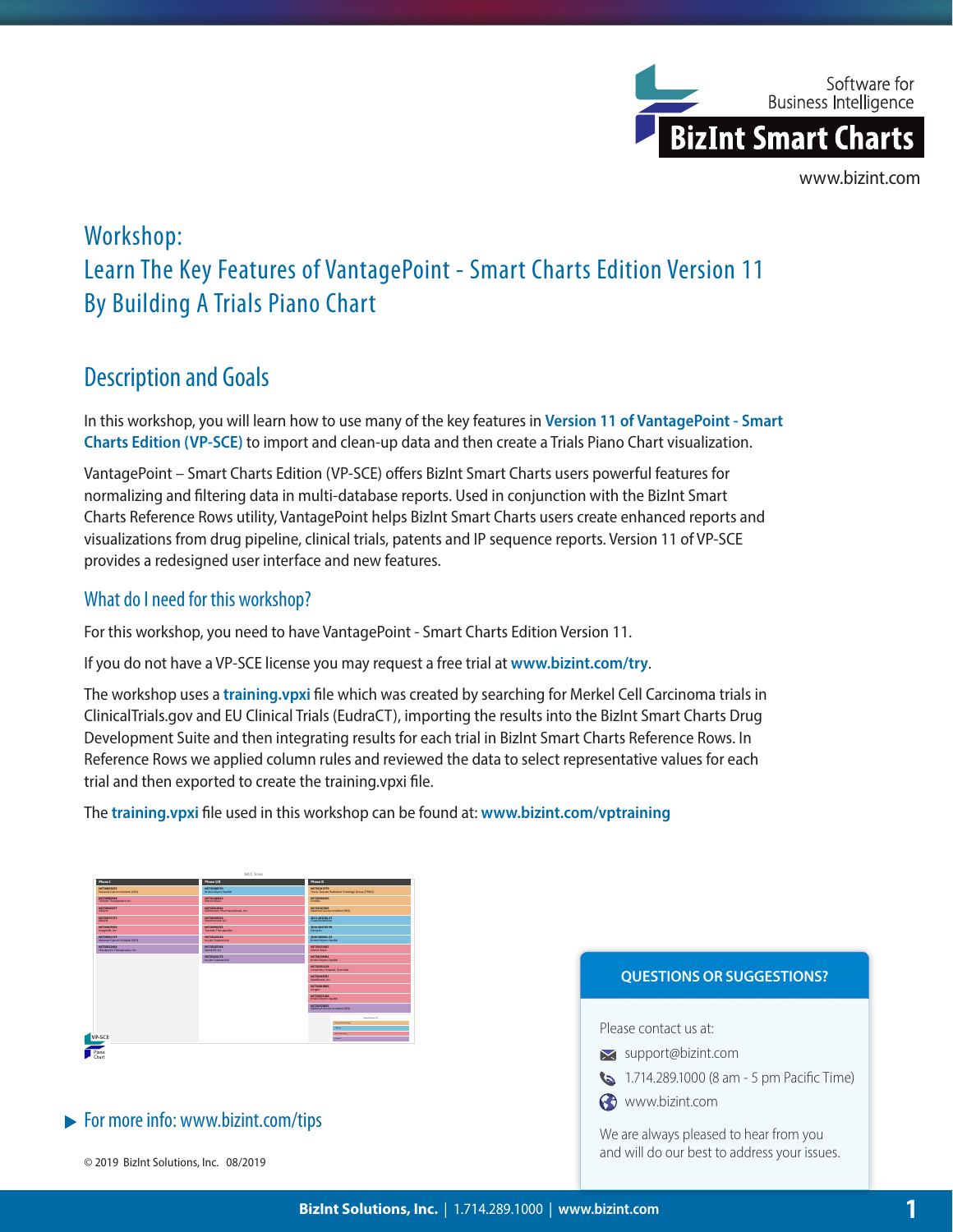#### Import data

Open VantagePoint - Smart Charts Edition (VP-SCE)

1. Select the Import XML (Smart Data Exchange) radio button and click OK. Find the training.vpxi file and click Open.

VP-SCE will import the sample data.

*When importing finishes you will see the Summary Sheet which shows the columns from BizInt Smart Charts displayed as fields. Most analysis and clean-up steps start from the Summary Sheet and you will often need to return here while working with a dataset. Many functions are accessible by right-clicking on a field name.* 

#### Clean-up sponsor names:

- 2. On the Summary Sheet screen, right-click on the Sponsor field and select List Cleanup.
- 3. Under matching ruleset, select **Organization Names (Pharma)** and click OK.

The Dual View Cleanup Confirmation panel is displayed. Don't worry if this appears confusing at first. There is a lot here, but it is all designed to make clean-up tasks easier.

For now, focus on the two panels with lists of terms. At the start, the left panel lists terms by record count and the right panel list is in alphabetical order. These default settings are a good place to start.

Both lists show that the matching ruleset you selected has automatically combined two different versions of Bristol-Myers Squibb and selected the shorter version as the preferred term. Once you finish this list cleanup, the new Sponsor (Cleaned) field will only show "Bristol-Myers Squibb". In a larger dataset, you will see more terms combined automatically.

You can also combine terms manually. Drag and drop a synonym onto a preferred term to combine.

- 4. In either panel, drag "Incyte Biosciences International..." onto "Incyte Corporation" to combine these terms.
- 5. Drag "EMD Serono" onto the parent company, "Merck KGaA".

*Tip: Want to double-check US Merck or German Merck? Rightclick on EMD Serono and choose either Search Google or Search Wikipedia for a quick check online*

Your panel should now look like the one above.

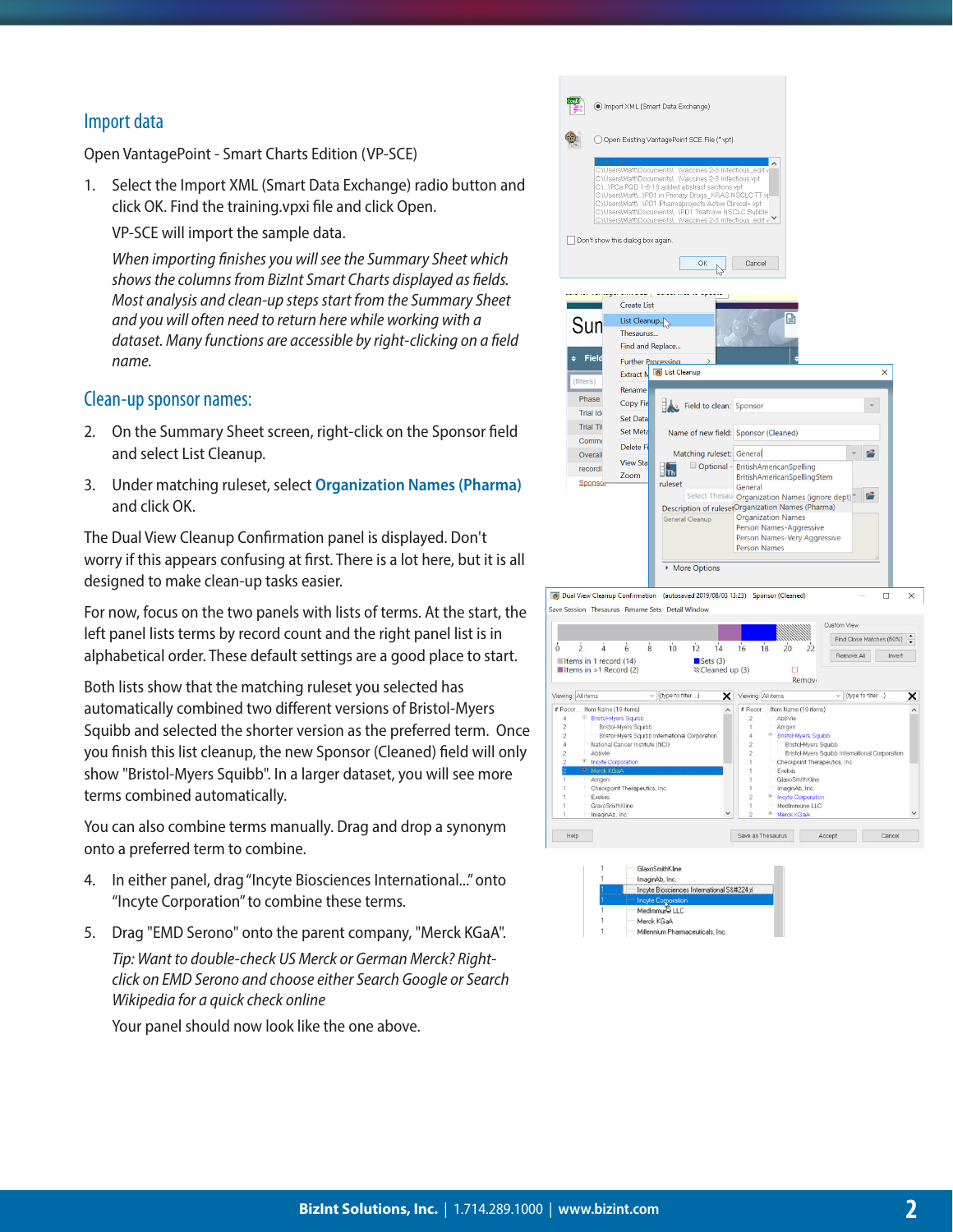6. Click the Accept button to complete the list cleanup. Click No to skip saving as a thesaurus.

*With a larger dataset, you may wish to save as a thesaurus to save you time the next time you have to clean-up the same type of information, organization names in this case.*

A new field "Sponsor (Cleaned)" is created. Note that Bristol-Meyers Squibb now appears only once in the list. For more information on using List Cleanup, see the Techniques: Using List Cleanup recipe in the Cookbook.

#### Return to the Summary Sheet

7. Click the First Sheet button (top left, next to the save icon) to return to the Summary Sheet.

*Note: The Summary Sheet is where you can navigate between lists. You can right-click on a field name and use Rename Field to rename a field.*

#### Normalize Phase and Status

8. **Set Phase as the Data Type for your phase field:** Right click on the phase field, and from the "Set Data Type" submenu, select "Custom" and then "Phase".

*The Data Type column now shows Phase. This will cause phases to sort in phase order (not alphabetically) in your visualization.*

9. **Normalize phase:** Right-click on the phase field and choose **Thesaurus**. Under Thesaurus, select **DrugDevelopmentPhases\_ Arabic**.

*Note: if you don't see this file, click on the folder icon and go up one level to VantagePoint - SCE and select the Thesaurus folder.*

10. Click OK to apply the thesaurus.

*You will now have a new cleaned up field, "Phase (1)" with three phases - Phase 2, Phase 1/2, and Phase 1.|*

11. **Normalize status**: Return to the Summary Sheet. Right-click on the Overall Status field and choose **Thesaurus**. Under Thesaurus, select the "**TrialStatus**" file and click OK.

*You will now have one more cleaned up field, "OverallStatus (1)" with four trial phases as shown at right.*